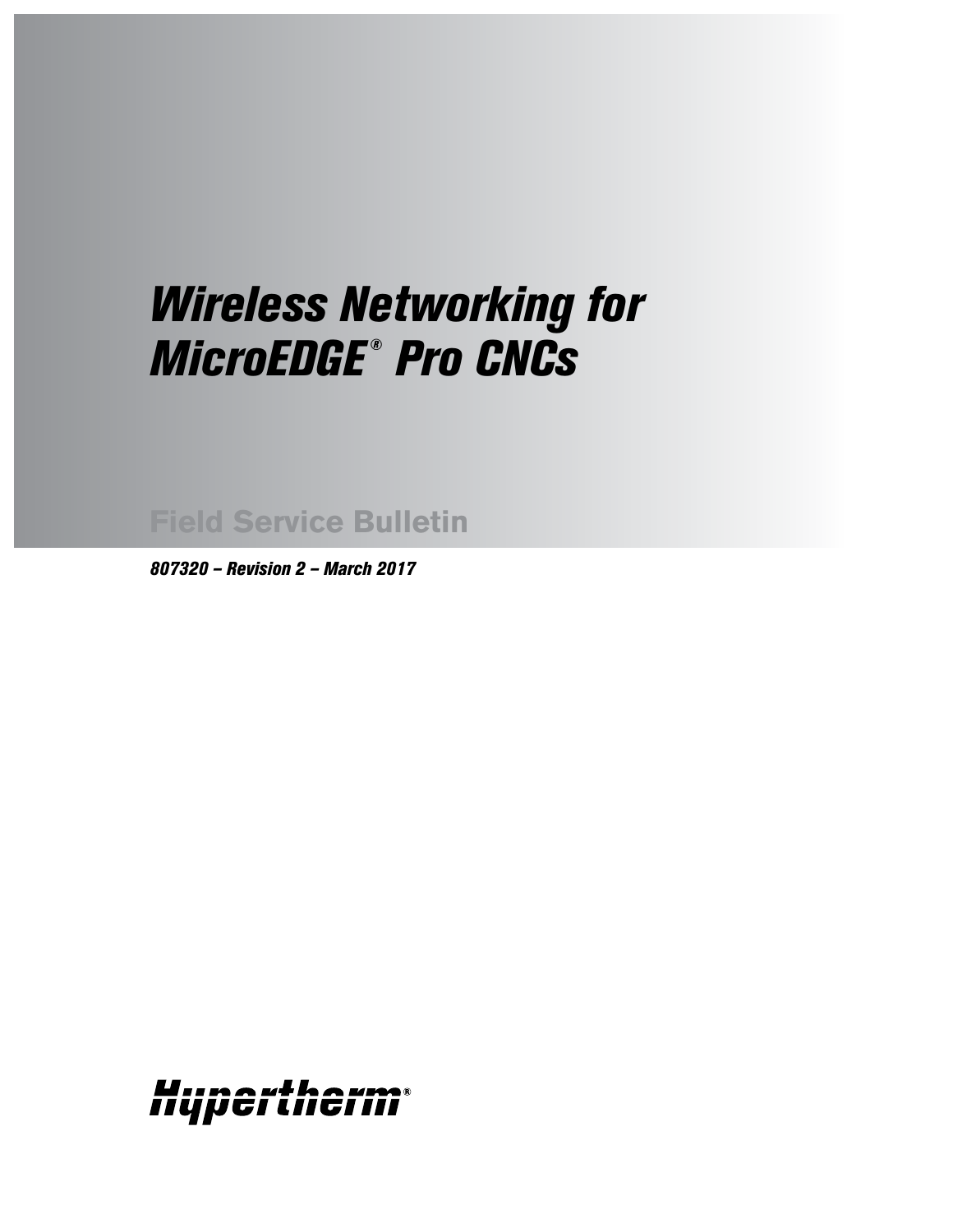## *Hypertherm Inc.*

Etna Road, P.O. Box 5010 Hanover, NH 03755 USA 603-643-3441 Tel (Main Office) 603-643-5352 Fax (All Departments) info@hypertherm.com (Main Office Email)

*800-643-9878 Tel (Technical Service)* technical.service@hypertherm.com (Technical Service Email) *800-737-2978 Tel (Customer Service)* customer.service@hypertherm.com (Customer Service Email) *866-643-7711 Tel (Return Materials Authorization) 877-371-2876 Fax (Return Materials Authorization)* return.materials@hypertherm.com (RMA email)

## *Hypertherm México, S.A. de C.V.*

Avenida Toluca No. 444, Anexo 1, Colonia Olivar de los Padres Delegación Álvaro Obregón México, D.F. C.P. 01780 52 55 5681 8109 Tel 52 55 5683 2127 Fax Soporte.Tecnico@hypertherm.com (Technical Service Email)

#### *Hypertherm Plasmatechnik GmbH*

Sophie-Scholl-Platz 5 63452 Hanau **Germany** 00 800 33 24 97 37 Tel 00 800 49 73 73 29 Fax

#### *31 (0) 165 596900 Tel (Technical Service) 00 800 4973 7843 Tel (Technical Service)*

technicalservice.emea@hypertherm.com (Technical Service Email)

## *Hypertherm (Singapore) Pte Ltd.*

82 Genting Lane Media Centre Annexe Block #A01-01 Singapore 349567, Republic of Singapore 65 6841 2489 Tel 65 6841 2490 Fax Marketing.asia@hypertherm.com (Marketing Email) TechSupportAPAC@hypertherm.com (Technical Service Email)

#### *Hypertherm Japan Ltd.*

Level 9, Edobori Center Building 2-1-1 Edobori, Nishi-ku Osaka 550-0002 Japan 81 6 6225 1183 Tel 81 6 6225 1184 Fax HTJapan.info@hypertherm.com (Main Office Email) TechSupportAPAC@hypertherm.com (Technical Service Email)

## *Hypertherm Europe B.V.*

Vaartveld 9, 4704 SE Roosendaal, Nederland 31 165 596907 Tel 31 165 596901 Fax 31 165 596908 Tel (Marketing) *31 (0) 165 596900 Tel (Technical Service) 00 800 4973 7843 Tel (Technical Service)*

technicalservice.emea@hypertherm.com (Technical Service Email)

## *Hypertherm (Shanghai) Trading Co., Ltd.*

B301, 495 ShangZhong Road Shanghai, 200231 PR China 86-21-80231122 Tel 86-21-80231120 Fax

*86-21-80231128 Tel (Technical Service)*

techsupport.china@hypertherm.com (Technical Service Email)

#### *South America & Central America: Hypertherm Brasil Ltda.*

Rua Bras Cubas, 231 – Jardim Maia Guarulhos, SP – Brasil CEP 07115-030 55 11 2409 2636 Tel tecnico.sa@hypertherm.com (Technical Service Email)

#### *Hypertherm Korea Branch*

#3904. APEC-ro 17. Heaundae-gu. Busan. Korea 48060 82 (0)51 747 0358 Tel 82 (0)51 701 0358 Fax Marketing.korea@hypertherm.com (Marketing Email) TechSupportAPAC@hypertherm.com (Technical Service Email)

## *Hypertherm Pty Limited*

GPO Box 4836 Sydney NSW 2001, Australia 61 (0) 437 606 995 Tel 61 7 3219 9010 Fax au.sales@Hypertherm.com (Main Office Email) TechSupportAPAC@hypertherm.com (Technical Service Email)

### *Hypertherm (India) Thermal Cutting Pvt. Ltd*

A-18 / B-1 Extension, Mohan Co-Operative Industrial Estate, Mathura Road, New Delhi 110044, India 91-11-40521201/ 2/ 3 Tel 91-11 40521204 Fax HTIndia.info@hypertherm.com (Main Office Email) TechSupportAPAC@hypertherm.com (Technical Service Email)

© 2017 Hypertherm, Inc. All Rights Reserved

Hypertherm and MicroEDGE Pro are registered trademarks of Hypertherm, Inc. and may be registered in the United States and/or other countries. Windows is a registered trademark of Microsoft Corporation.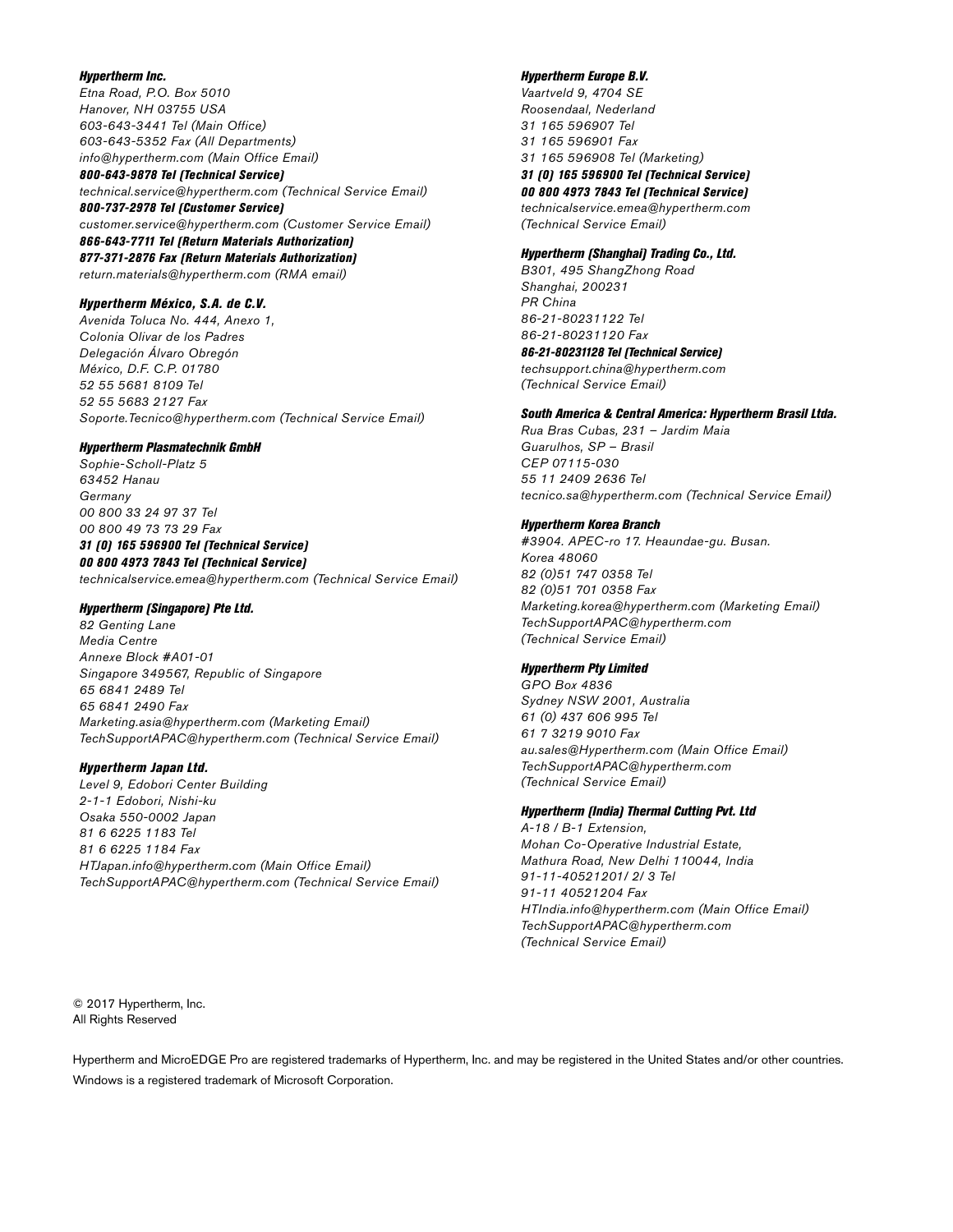

# **Introduction**

The Hypertherm MicroEDGE Pro CNC supports the addition of wireless networking for part downloads, Remote Help, and other network tasks. This Field Service Bulletin applies to kit number 228836 and provides instructions for:

- Installing the 141482 wireless network card into the motherboard of the MicroEDGE Pro.
- Mounting the antennas on a secondary CNC enclosure, if needed, and routing the antenna wiring to the wireless card.
- Verifying that Windows $^{\circledR}$  has connected to the network card and wireless network.
- Mapping a network drive in Windows and in Phoenix.

## **Materials and tools**

- #2 Phillips screwdriver
- Drill with 6.5 mm (.25 inch) bit (for installing antennas on the CNC enclosure)
- 8 mm (5/16 inch) wrench

The following procedures require operating knowledge of Hypertherm's computer numerical controls (CNCs). If necessary, refer to the system's instruction manual for detailed information on the CNC.

## **Kit 228836 Contents**

- (1) 141482 wireless network card with antennas.
- (1) 229919 USB flash drive with Netis $^{\circledR}$  driver.
- (2) 223251 3 m (10 ft) coaxial cable extensions with bulkhead-mount connectors.

**NOTE:** The CD enclosed with the wireless network card is not needed for this installation. The hardware drivers are on the USB flash drive stick provided with the kit.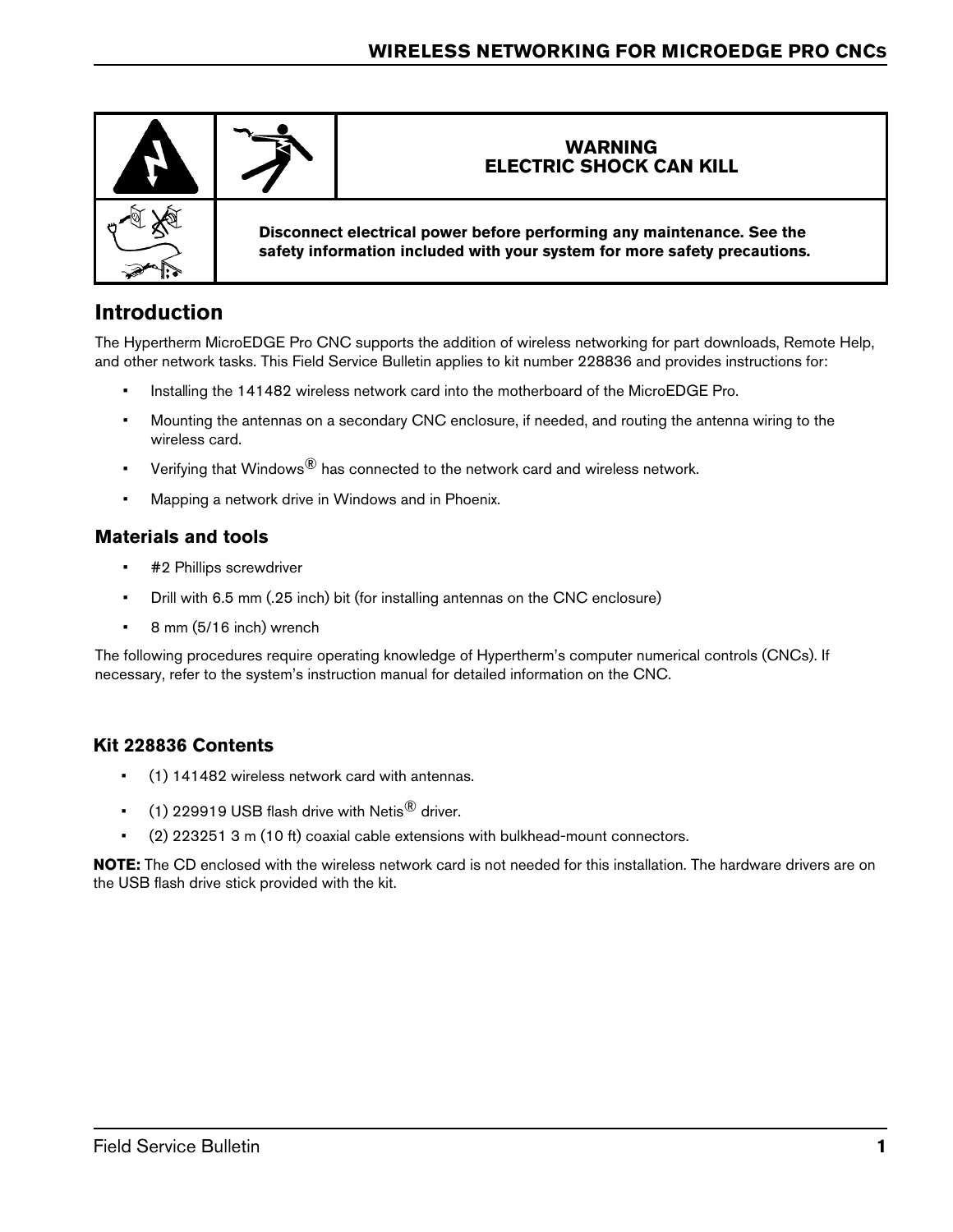# **Installing the Wireless Network Card**



**STATIC ELECTRICITY CAN DAMAGE CIRCUIT BOARDS**

**• Put on a grounded wrist strap before handling PC boards.**

- 1. Remove AC power from the CNC.
- 2. Open the MicroEDGE Pro enclosure by removing the eight screws, then removing the cover.
- 3. Remove the screw holding the metal plate on PCI slot 2. Keep the screw and discard the metal plate.
- 4. Install the wireless network adapter into PCI slot 2 on the motherboard (second PCI slot from the CPU). DO NOT install the network card into PCI slot 1.



- 5. Secure the network card to the MicroEDGE Pro using the screw from the metal plate that was removed earlier.
- 6. Replace the cover on the MicroEDGE Pro and replace all screws.
- 7. Connect the antennas onto the back of the network card. Adjust their angles so that they click into the 45 degree position.

**Note**: If the MicroEDGE Pro is installed within a secondary enclosure, continue to the next section for information on how to route the antennas with the 3 m (10 ft) extension cables.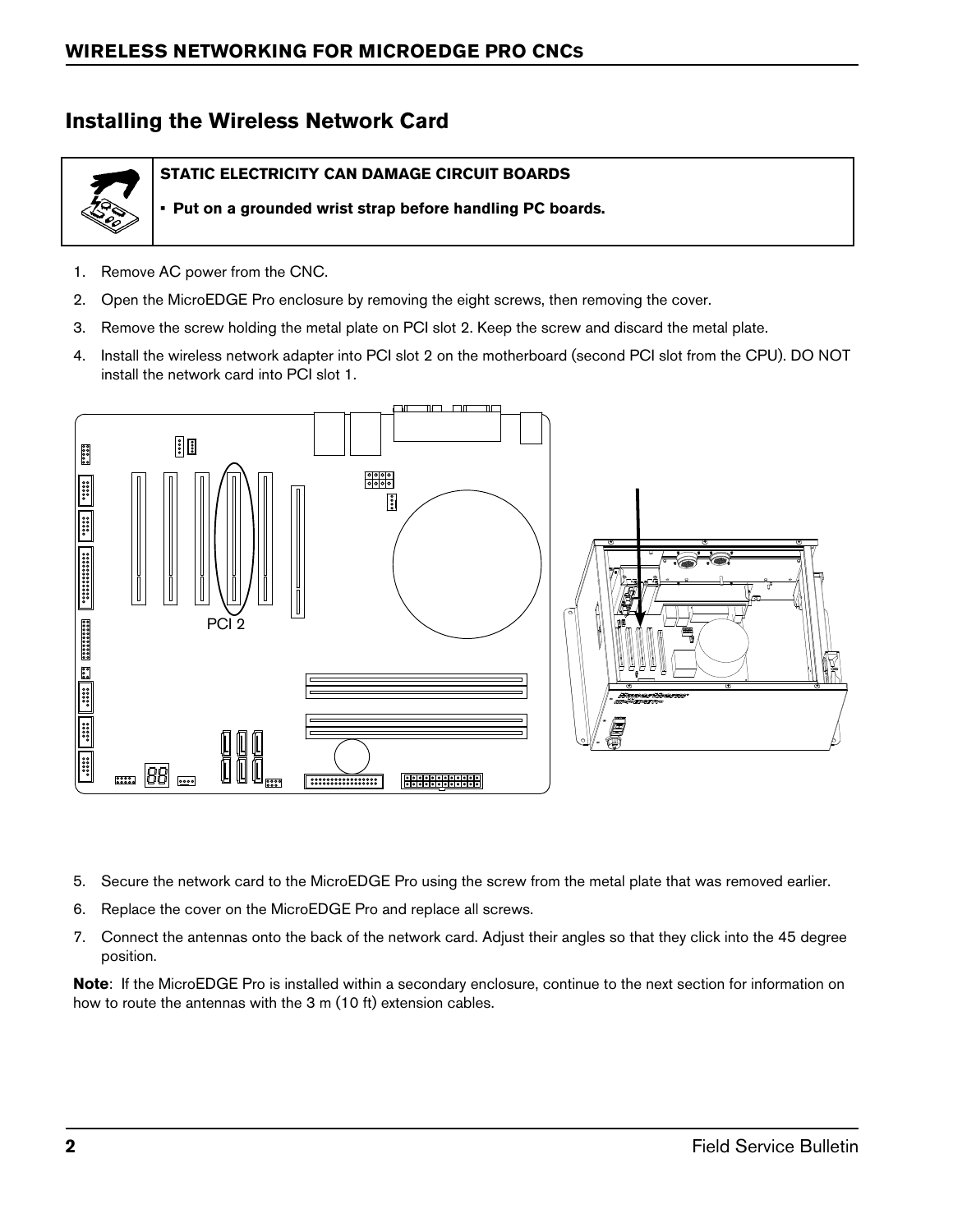## **Preparing to install the antenna**

Follow these guidelines before mounting the antennas on a CNC enclosure:

- The antennas must exit to room air, preferably without metallic obstructions blocking signal transmission (such as equipment cabinets, circuit breaker panels, transformers, etc).
- Antennas should not be located near the floor.
- Use a plastic protective barrier if necessary to prevent accidental bumping of antenna orientation.
- When mounting the antennas on a secondary CNC enclosure, you will need to drill two holes to accommodate the threaded, bulkhead-mount antenna connectors. Be sure the connectors make contact with the metal on the enclosure, or use a lock washer to penetrate any coating on the enclosure. Metal-to-metal contact ensures that the antennas are grounded to the chassis.
- The antenna connections are not waterproof.

## **Installing the antenna**

When the MicroEDGE Pro is installed within a secondary enclosure, the antennas may be extended up to 3 m (10 ft) from the wireless network card. When using the 3 m antenna extension cables, only 2.4 GHz frequency can be used at the router or access point.

- Make sure not to twist or kink the extension cables.
- The extension cables should reside entirely inside the enclosure. Only the antenna itself should be on the outside of the enclosure.
- Route the cable away from noise generating sources such as power supplies, motor amplifiers, and AC circuits.
- Use a service loop of at least 10 cm (4 in) diameter to coil excess coaxial antenna cable.
- 1. After selecting a suitable antenna mounting location, drill two 6.35 mm (.25 inch) holes into the secondary CNC enclosure as shown below (drawing not to scale).
	- Prevent metal fragments from entering the enclosure.
	- Remove any metal burrs on the inner and outer surface of the enclosure.

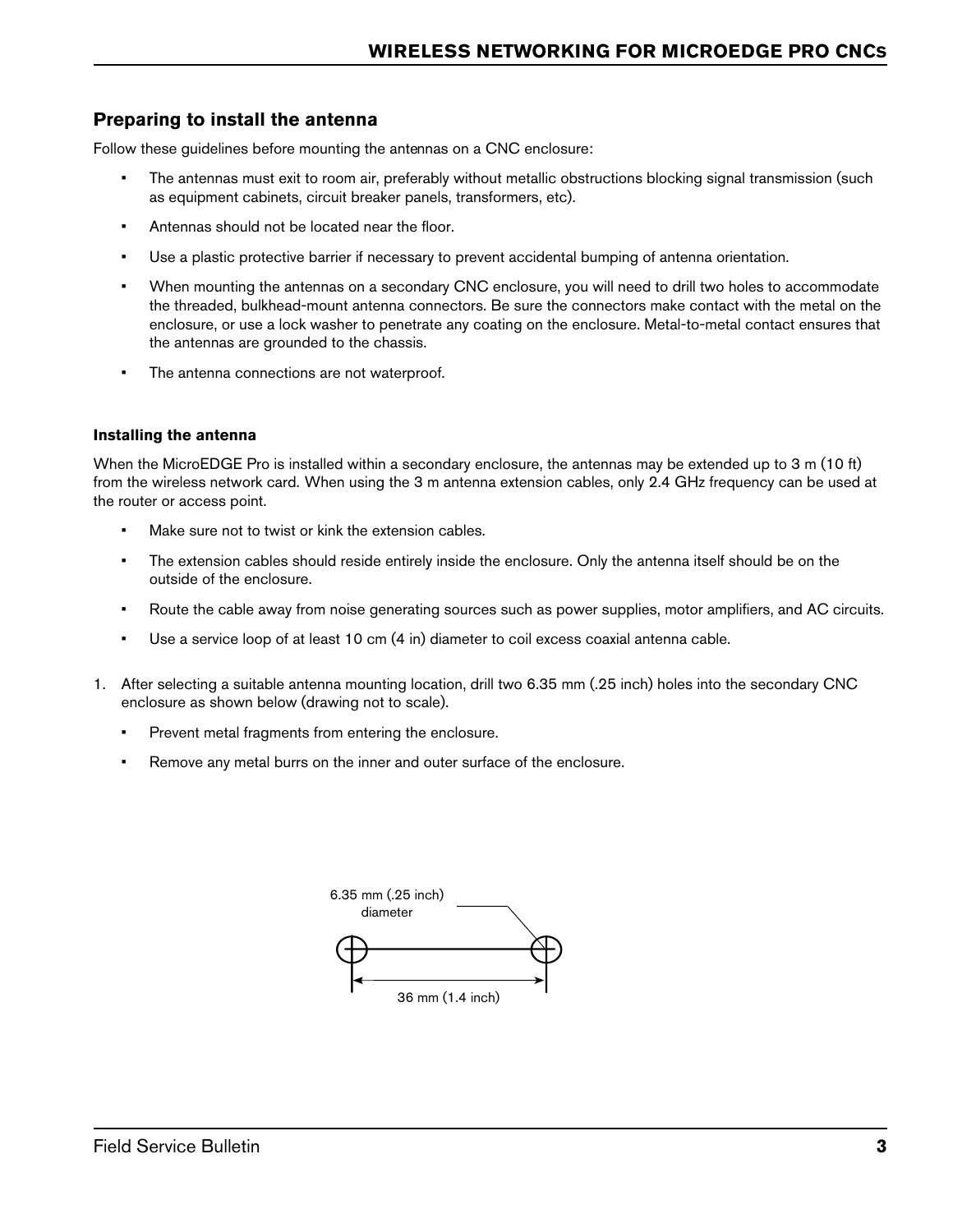## **WIRELESS NETWORKING FOR MICROEDGE PRO CNCS**

- 2. Remove the lock washer and nut from the bulkhead-mount of each cable end.
- 3. Thread each bulkhead-mount cable end through a hole and secure it with the lock washer and nut tightened to 10 inch-pounds.
	- Use an 8 mm (5/16 inch) wrench to tighten the nut to the enclosure.
	- Verify that the antenna base makes contact with unpainted metal on the enclosure to ensure proper grounding.
- 4. Connect the antennas to the bases and orient them vertically.
- 5. Connect the cables to the coaxial connectors on the wireless network card.
	- Finger-tip tighten the nut on each cable to the coaxial connector.
	- Avoid twisting or kinking the cables.
	- The entire extension cable should be within the CNC enclosure. Only the antennas are mounted on the outside of the enclosure.

## **Loading the wireless card driver**

Load the driver from the USB flash drive if prompted.

- 1. Plug in the USB memory stick from the kit.
- 2. Plug in a USB keyboard.
- 3. Restore AC power to the CNC.
- 4. If the "Found New Hardware Wizard" message pops up, click Cancel. Do NOT interact with the pop-up.

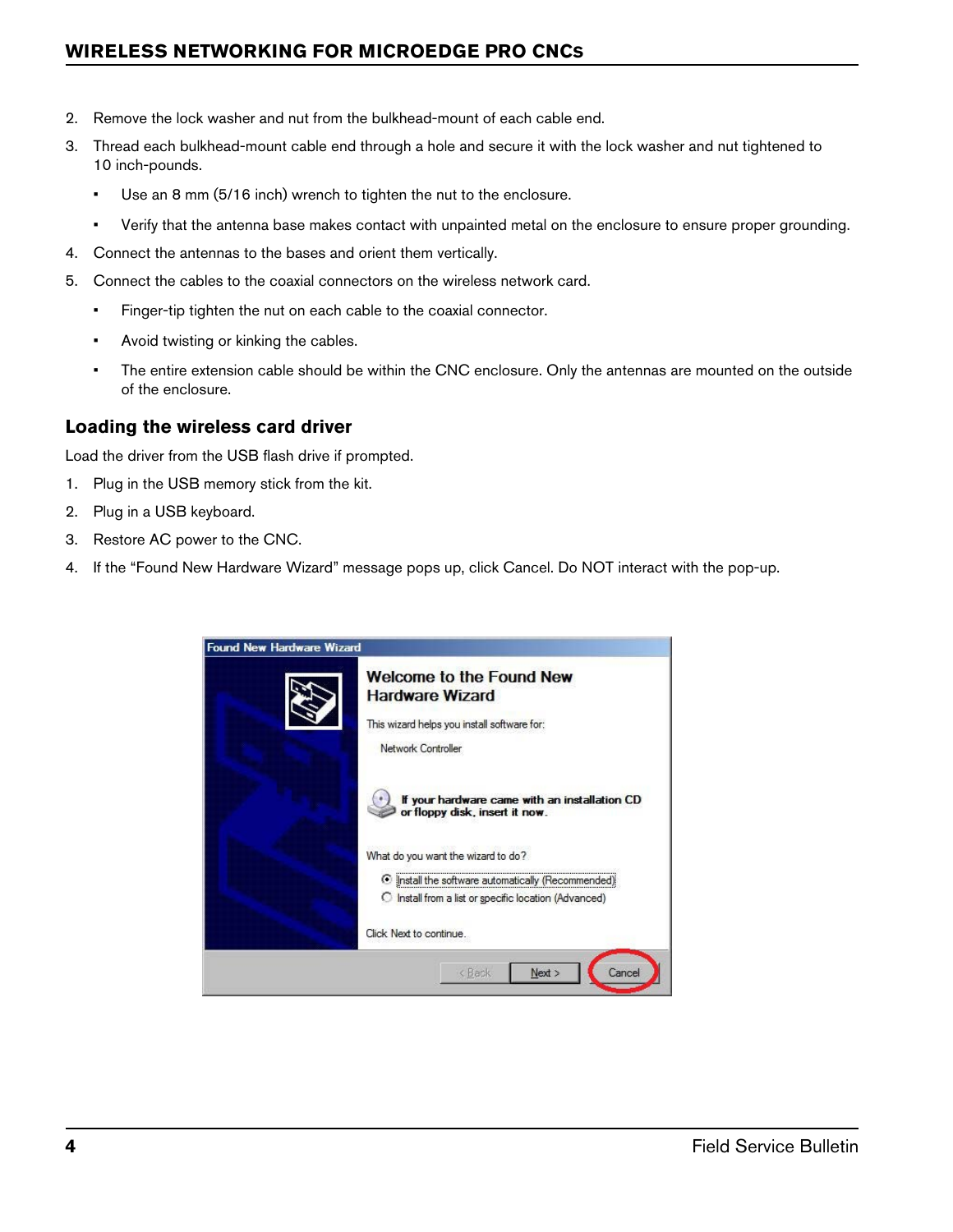- 5. Load the driver as follows:
	- a. Press ALT+F4 to exit Phoenix.
	- b. Click the Windows Start icon (or the Windows key on the keyboard).
	- c. Choose Windows Explorer > My Computer.
	- d. Choose USB disk (E:).

**Note:** Your drive letter may vary. Be sure to choose the USB disk.

- e. Locate and double-click on the 081333.exe file.
- f. Follow the prompts to install the driver.
- g. Wait for the pop-up "Install shield wizard complete" and then click finish.
- h. Restart the CNC for the driver to take effect.

# **Verifying the Wireless Network in Windows**

The MicroEDGE Pro comes from the factory with the wireless network card drivers installed. To verify the wireless network in Windows:

- 1. Turn on the MicroEDGE Pro.
- 2. Choose Setups > Password and enter the Special Setups password.
- 3. Choose System > Network Tools. The Network Connections dialog opens showing all network connections.

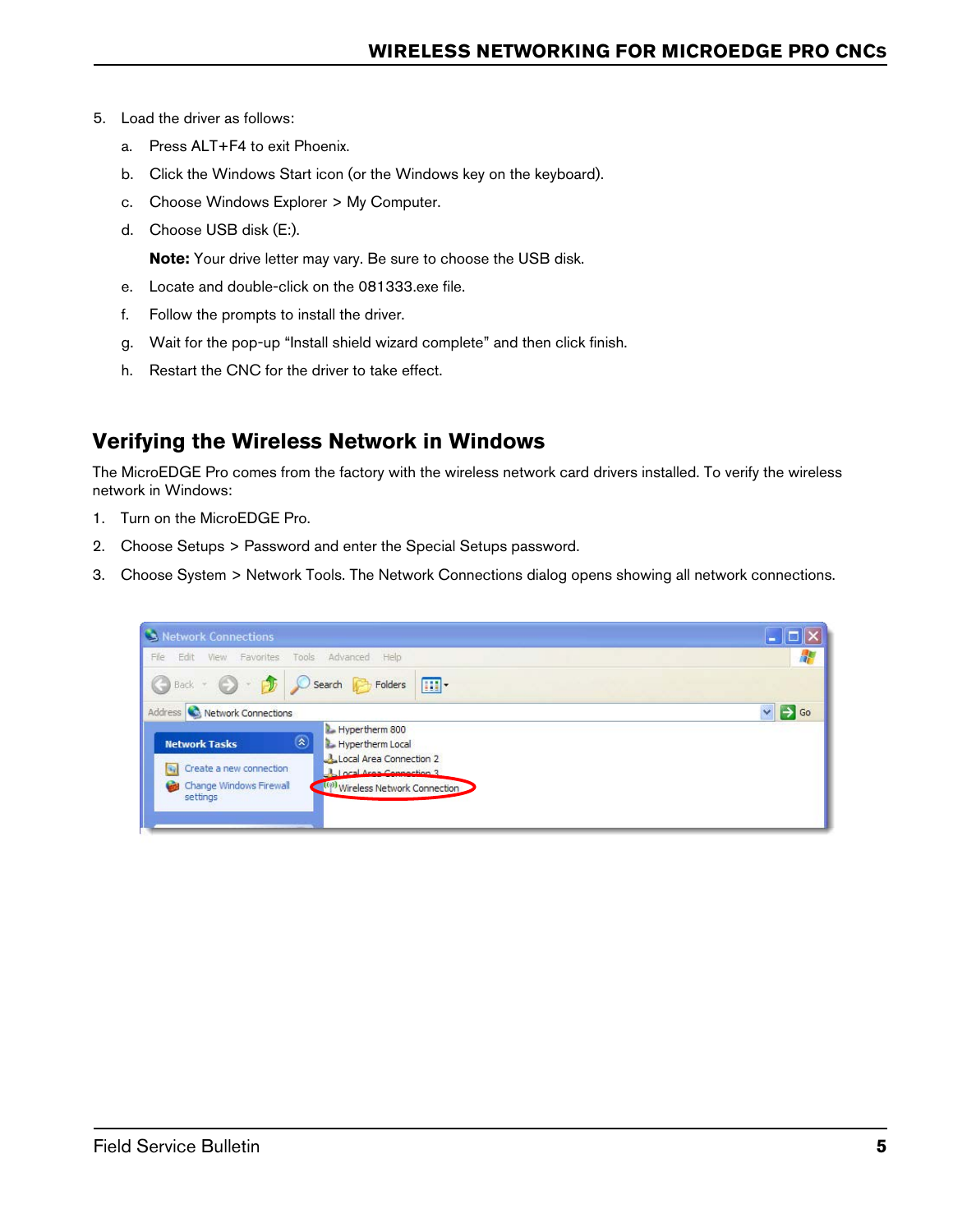# **Disabling unused network connections**

If you have a wired network that is set up for automatic configuration but is not connected, you must disable the adapter for this network to prevent connection delays for the CNC.

**NOTE:** If you have a Hypernet connection, DO NOT disable it. Hypernet is used to communicate with a plasma system or the ArcGlide THC, but not with other computers on a network.

- 1. Press ALT+F4 to exit Phoenix.
- 2. Choose Start > Settings > Network Connections.
- 3. Right-click a network adapter that is not being used and choose Status. The status window for the adapter opens.
- 4. Choose Disable, then Close to disable the network adapter.

| Status:<br>Duration:<br>Speed: |                | Connected<br>05:02:40<br>100.0 Mbps |
|--------------------------------|----------------|-------------------------------------|
| Activity<br>Packets:           | Sent<br>56,819 | Received<br>73,797                  |
|                                |                |                                     |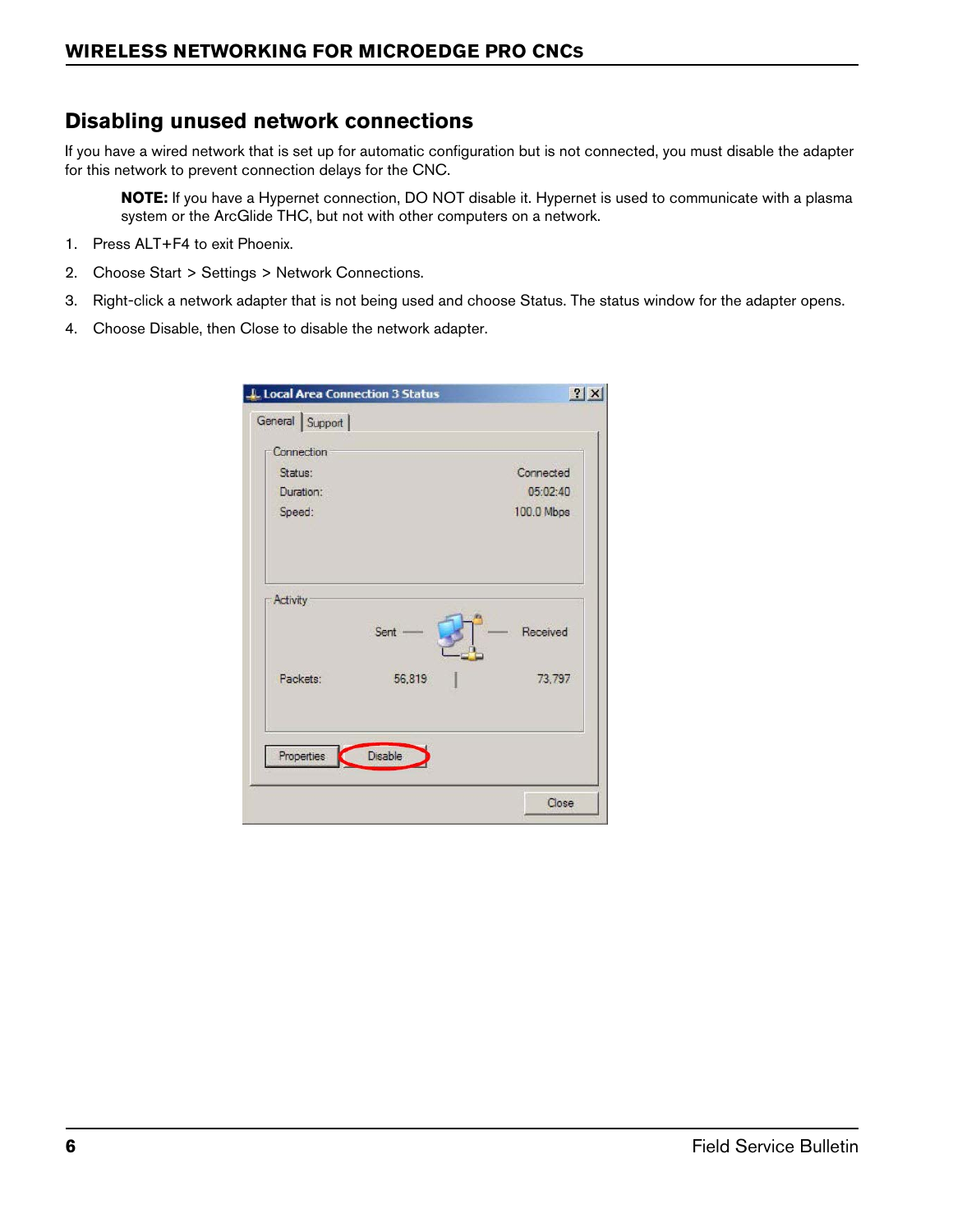# **Mapping a Network Drive**

Phoenix requires a network drive to be defined in Windows. After you define the network drive, you can add it as a folder in Phoenix.

Before you begin, connect a USB keyboard to the MicroEDGE Pro.

- 1. Press Alt+F4 to exit the Phoenix software.
- 2. Choose Start Menu > Windows Explorer > Tools > Map Network Drive.
- 3. Choose a drive letter, then the folder. Make note of the folder path. When you connect to the folder in Phoenix, you will need to enter the folder path.
- 4. Choose Reconnect at Logon.
- 5. Choose Finish to save the mapped network drive.

|              | What network folder would you like to map?                                              |
|--------------|-----------------------------------------------------------------------------------------|
|              | Specify the drive letter for the connection and the folder that you want to connect to: |
|              | N:                                                                                      |
| Drive:       |                                                                                         |
| <b>Folde</b> | \\Net1\Production<br>Browse                                                             |
|              | Example: Wserver\share                                                                  |
|              | Reconnect at logon                                                                      |
|              | □ Connect using different credentials                                                   |
|              | Connect to a Web site that you can use to store your documents and pictures.            |
|              |                                                                                         |
|              |                                                                                         |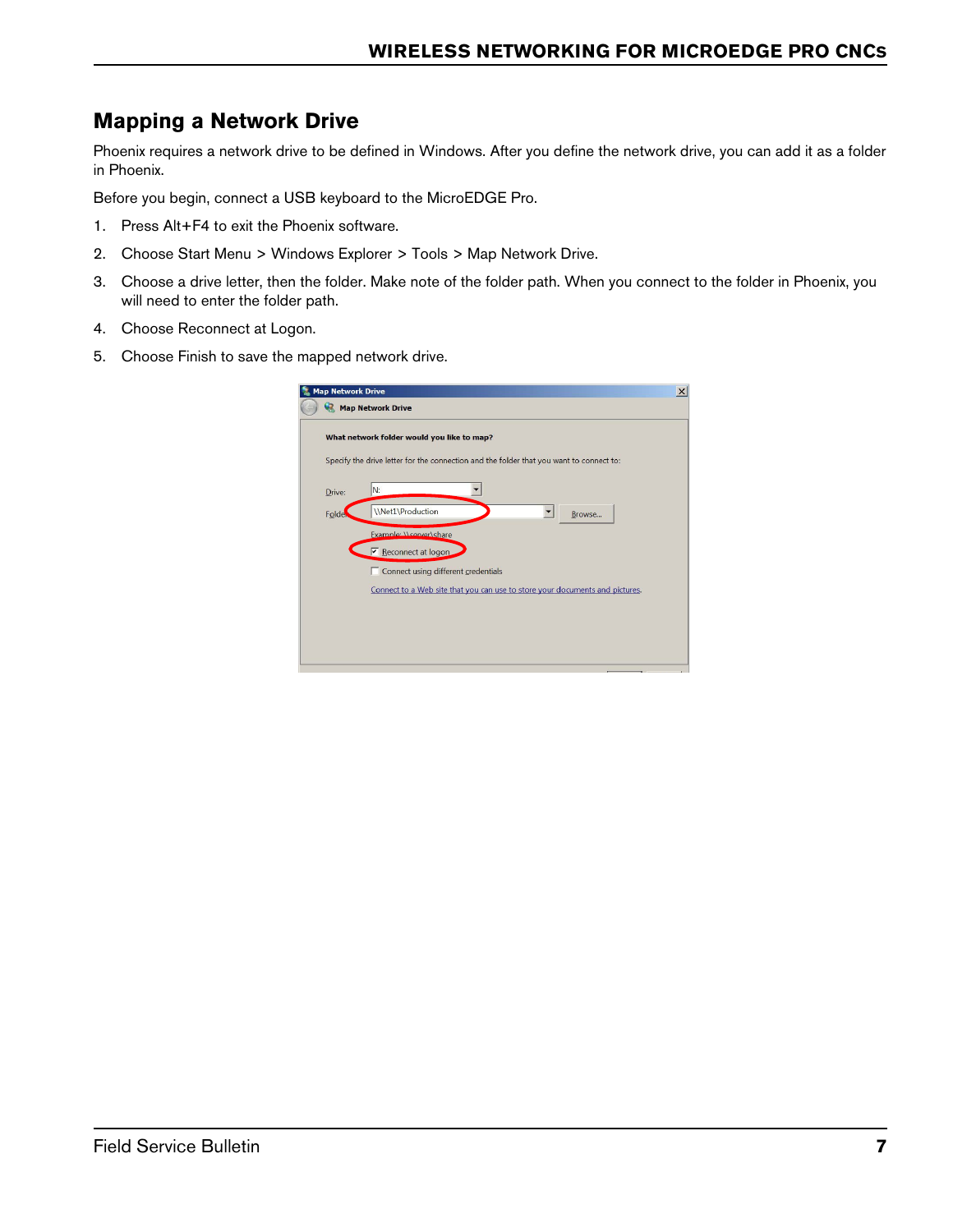# **Adding a Folder in Phoenix**

**NOTE**: The Add Folders feature must be enabled in the Special Setups screen before you can perform these steps.

- 1. Restart the Phoenix software.
- 2. From the Main Screen, choose the Files soft key.
- 3. Double-click the blue message to add a folder.
- 4. Choose Mapped Drive.
- 5. Enter a Drive Name. This is the name that appears in the Load Files list.
- 6. Enter the path to the folder that contains the files. The path is formatted \\servername\foldername.
- 7. Choose OK.

|                  | New Folder Mapped Drive        |  |
|------------------|--------------------------------|--|
| Drive Name Parts |                                |  |
|                  | Drive Patt IIHTA1\Tech Writing |  |
|                  | OK<br>Cancel                   |  |